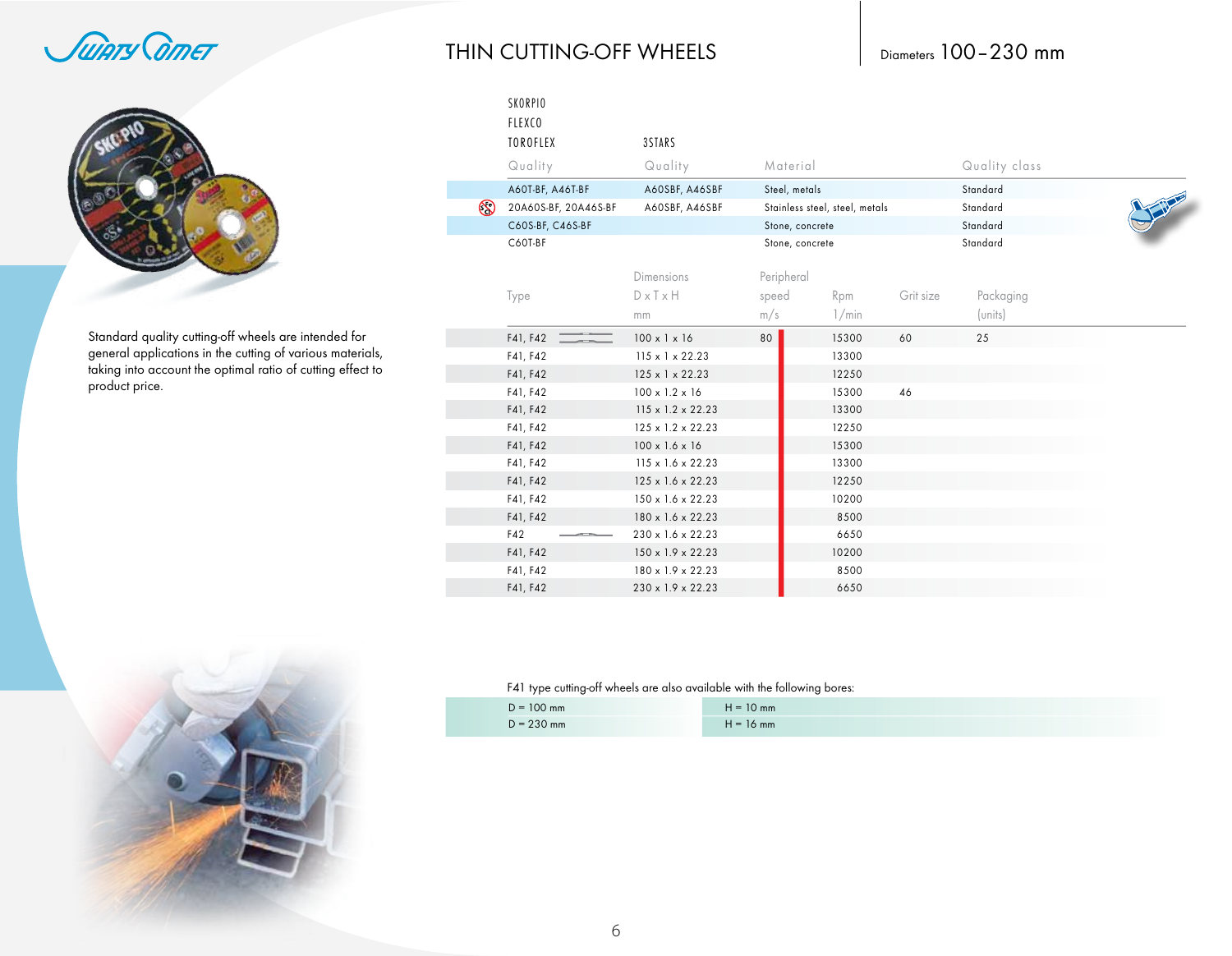

#### THIN CUTTING-OFF WHEELS

### Diameters 115-230 mm



The EXTRA product category is distinguished by a high quality level; therefore, it is suitable for more demanding industrial uses. It provides excellent cutting properties: high durability, very thin, quick and clear cuts without workpiece overheating and minimal dust formation. It is used on manual cutting machines.

Cutting-off wheels with a thickness of 0.75 mm should be used with a flange for soft fastening.

| SKORPIO EXTRA<br><b>3STARS PROFESSIONAL</b><br>PRODIMENSION |                                                  |                                |              |           |                      |
|-------------------------------------------------------------|--------------------------------------------------|--------------------------------|--------------|-----------|----------------------|
| Quality                                                     |                                                  | Material                       |              |           | Quality class        |
| EA60T-BF, EA46T-BF                                          |                                                  | Steel, metals                  |              |           | Extra                |
| $\circledS$<br>E20A60S-BF, E20A46S-BF                       |                                                  | Stainless steel, steel, metals |              |           | Extra                |
| E54A60S-BF, E54A46S-BF                                      |                                                  | Aluminium                      |              |           | Extra                |
| Type                                                        | <b>Dimensions</b><br>$D \times T \times H$<br>mm | Peripheral<br>speed<br>m/s     | Rpm<br>1/min | Grit size | Packaging<br>(units) |
| F42                                                         | $115 \times 0.75 \times 22.23$                   | 80                             | 13300        | 60        | 25                   |
| F42                                                         | $125 \times 0.75 \times 22.23$                   |                                | 12250        |           |                      |
| F41, F42                                                    | $115 \times 1 \times 22.23$                      |                                | 13300        |           |                      |
| F41, F42                                                    | $125 \times 1 \times 22.23$                      |                                | 12250        |           |                      |
| F41, F42                                                    | $115 \times 1.6 \times 22.23$                    |                                | 13300        | 46        |                      |
| F41, F42                                                    | 125 x 1.6 x 22.23                                |                                | 12250        |           |                      |
| F41, F42                                                    | 150 x 1.6 x 22.23                                |                                | 10200        |           |                      |
| F41, F42                                                    | 180 x 1.6 x 22.23                                |                                | 8500         |           |                      |
| F42                                                         | 230 x 1.6 x 22.23                                |                                | 6650         |           |                      |
| F41, F42                                                    | 150 x 1.9 x 22.23                                |                                | 10200        |           |                      |
| F41, F42                                                    | 180 x 1.9 x 22.23                                |                                | 8500         |           |                      |
| F41, F42                                                    | 230 x 1.9 x 22.23                                |                                | 6650         |           |                      |

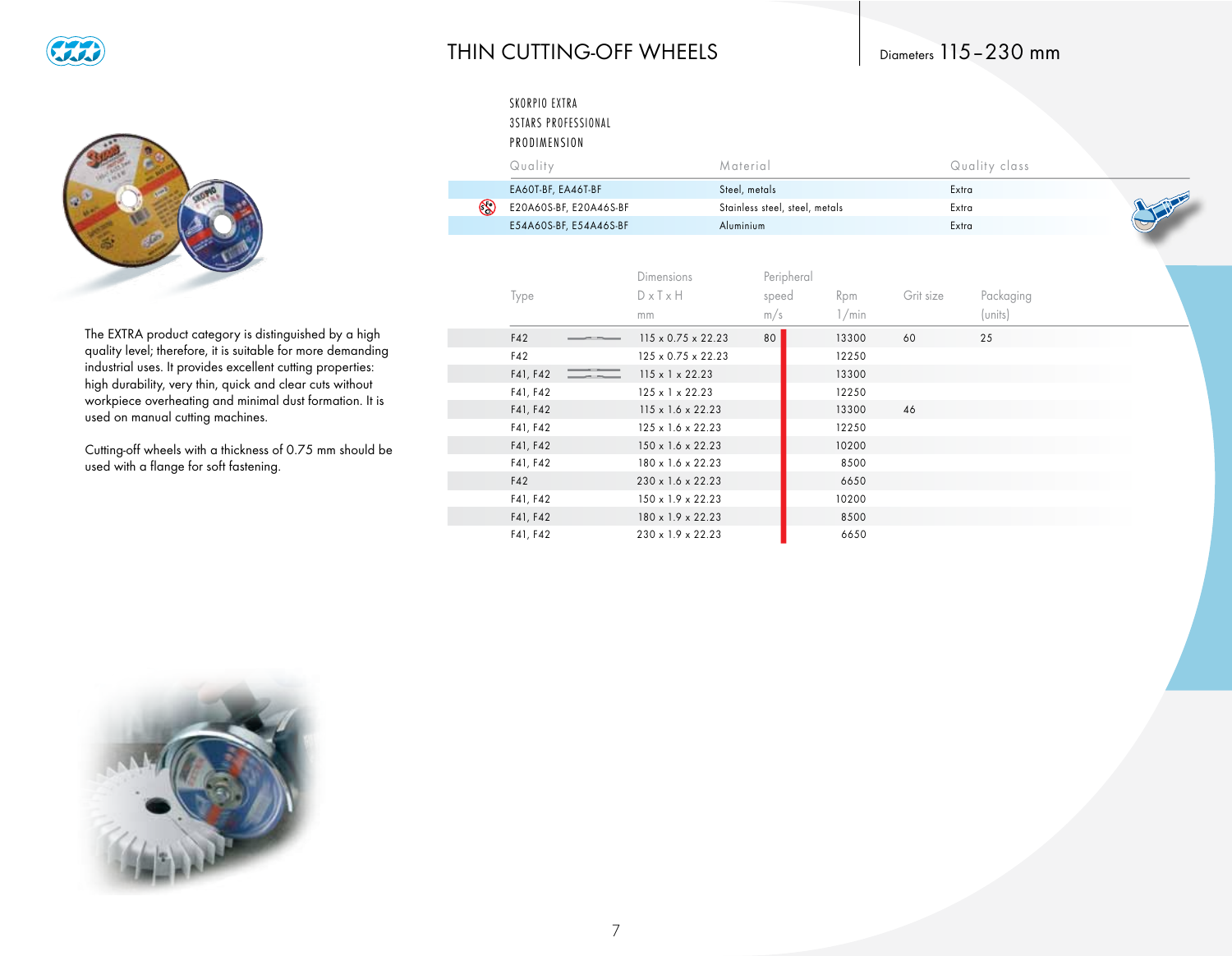Juiary Corner



Standard quality cutting-off wheels are intended for<br>general applications in the cutting of various materials, taking into account the optimal ratio of cutting effect to product price.



**CUTTING-OFF WHEELS** 

|             | SKORPIO<br><b>FLEXCO</b><br><b>TOROFLEX</b> | <b>3STARS FLEX</b>            |                        |       |               |              |
|-------------|---------------------------------------------|-------------------------------|------------------------|-------|---------------|--------------|
|             | Quality                                     | Quality                       | Material               |       | Quality class |              |
|             | A30S-BF                                     | A30SBF                        | Steel, metals          |       | Standard      |              |
| $\circledS$ | 20A30P-BF                                   | 4A30QBF                       | Stainless steel, steel |       | Standard      | <b>There</b> |
|             | 19A30S-BF                                   | A30PBF, A30RBF                | Grey cast, aluminium   |       | Standard      |              |
|             | C30S-BF                                     | C30PBF                        | Stone, concrete        |       | Standard      |              |
|             |                                             | Dimensions                    | Peripheral             |       |               |              |
|             | Type                                        | $D \times T \times H$         | speed                  | Rpm   | Packaging     |              |
|             |                                             | mm                            | m/s                    | 1/min | (units)       |              |
|             | F41                                         | $100 \times 2 \times 16$      | 80                     | 15300 | 25            |              |
|             | F41, F42                                    | $100 \times 2.5 \times 16$    |                        | 15300 |               |              |
|             | F41, F42                                    | $100 \times 3 \times 16$      |                        | 15300 |               |              |
|             | F41                                         | $115 \times 2 \times 22.23$   |                        | 13300 |               |              |
|             | F41, F42                                    | $115 \times 2,5 \times 22.23$ |                        | 13300 |               |              |
|             | F41, F42                                    | $115 \times 3 \times 22.23$   |                        | 13300 |               |              |
|             | F41                                         | $125 \times 2 \times 22.23$   |                        | 12250 |               |              |
|             | F41, F42                                    | $125 \times 2.5 \times 22.23$ |                        | 12250 |               |              |
|             | F41, F42                                    | $125 \times 3 \times 22.23$   |                        | 12250 |               |              |
|             | F41                                         | 150 x 2 x 22.23               |                        | 10200 |               |              |
|             | F41, F42                                    | $150 \times 2.5 \times 22.23$ |                        | 10200 |               |              |
|             | F41, F42                                    | $150 \times 3 \times 22.23$   |                        | 10200 |               |              |
|             | F41                                         | 180 x 2 x 22.23               |                        | 8500  |               |              |
|             | F41, F42                                    | 180 x 2.5 x 22.23             |                        | 8500  |               |              |
|             | F41, F42                                    | 180 x 3 x 22.23               |                        | 8500  |               |              |
|             | F41                                         | $230 \times 2 \times 22.23$   |                        | 6650  |               |              |
|             | F41, F42                                    | 230 x 2.5 x 22.23             |                        | 6650  |               |              |
|             | F41, F42                                    | 230 x 3 x 22.23               |                        | 6650  |               |              |

#### F41 type cutting-off wheels are also available with the following bores:

| $D = 100$ mm       | $H = 10$ mm                   |
|--------------------|-------------------------------|
| $D = 115, 125$ mm  | $H = 13$ mm                   |
| $D = 180$ mm       | $H = \diamondsuit$            |
| $D = 150 - 230$ mm | $H = 13, 16, 20, 25.4, 32$ mm |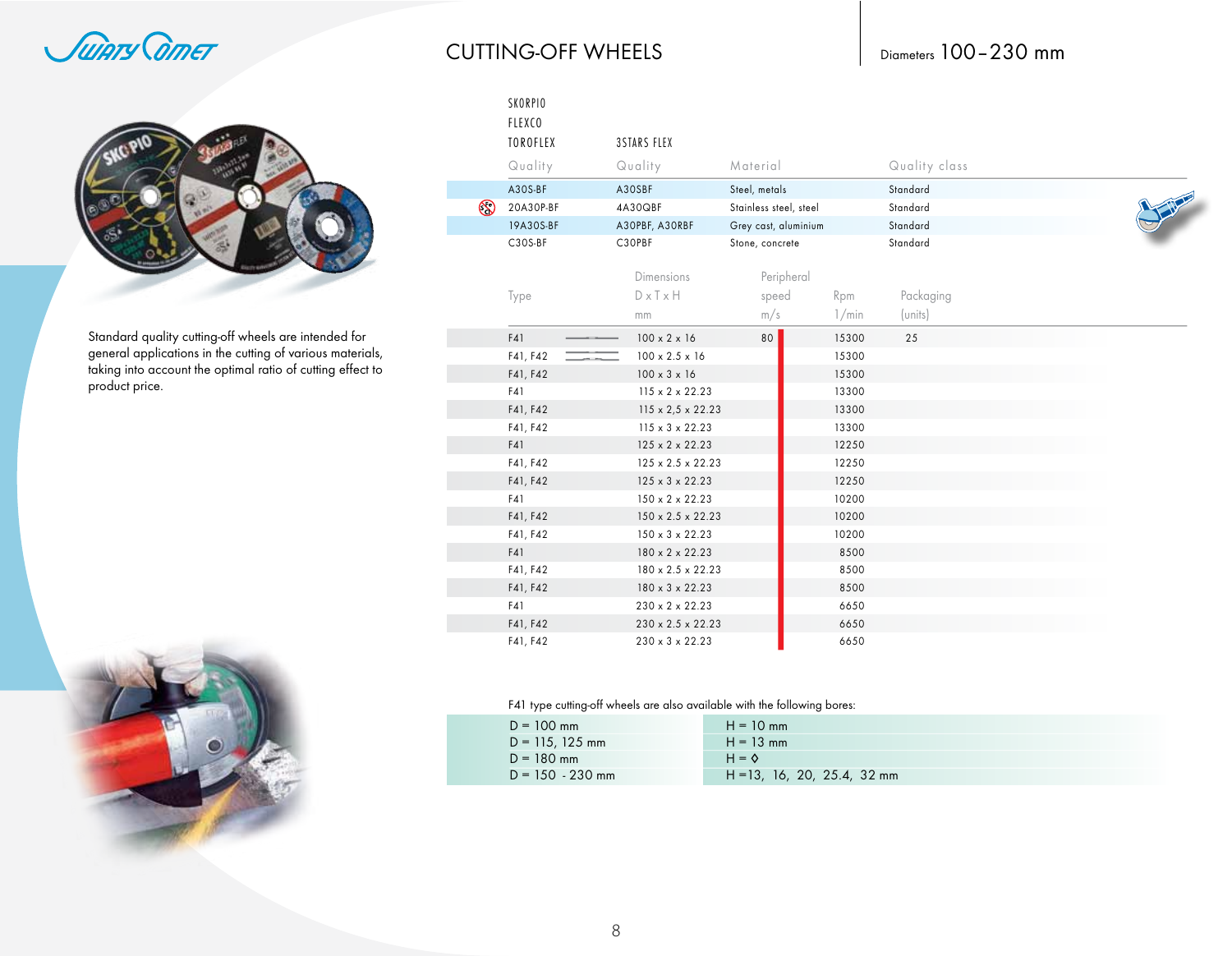

### **CUTTING-OFF WHEELS**

#### SKORPIO EXTRA 3STARS PROFESSIONAL PRODIMENSION

|             | Quality    | Material                      |            | Quality class |           |
|-------------|------------|-------------------------------|------------|---------------|-----------|
|             | EA30T-BF   | Steel, metals                 |            | Extra         |           |
| $\circledS$ | E20A30R-BF | Stainless steel, steel        |            | Extra         |           |
|             |            | Dimensions                    | Peripheral |               |           |
|             | Type       | $D \times T \times H$         | speed      | Rpm           | Packaging |
|             |            | mm                            | m/s        | 1/min         | (units)   |
|             | F41        | $100 \times 2 \times 16$      | 80         | 15300         | 25        |
|             | F41, F42   | $100 \times 2.5 \times 16$    |            | 15300         |           |
|             | F41, F42   | $100 \times 3 \times 16$      |            | 15300         |           |
|             | F41        | $115 \times 2 \times 22.23$   |            | 13300         |           |
|             | F41, F42   | $115 \times 2.5 \times 22.23$ |            | 13300         |           |
|             | F41, F42   | $115 \times 3 \times 22.23$   |            | 13300         |           |
|             | F41        | $125 \times 2 \times 22.23$   |            | 12250         |           |
|             | F41, F42   | $125 \times 2.5 \times 22.23$ |            | 12250         |           |
|             | F41, F42   | $125 \times 3 \times 22.23$   |            | 12250         |           |
|             | F41        | $150 \times 2 \times 22.23$   |            | 10200         |           |
|             | F41, F42   | $150 \times 2,5 \times 22.23$ |            | 10200         |           |
|             | F41, F42   | $150 \times 3 \times 22.23$   |            | 10200         |           |
|             | F41        | 180 x 2 x 22.23               |            | 8500          |           |
|             | F41, F42   | $180 \times 2.5 \times 22.23$ |            | 8500          |           |
|             | F41, F42   | 180 x 3 x 22.23               |            | 8500          |           |
|             | F41        | 230 x 2 x 22.23               |            | 6650          |           |
|             | F41, F42   | 230 x 2.5 x 22.23             |            | 6650          |           |
|             | F41, F42   | $230 \times 3 \times 22.23$   |            | 6650          |           |



The EXTRA product category is intended for professional<br>industrial use where high quality products are required - quick cuts, high durability of cutting-off wheels.



| Quality    | Material                    |            |       | Quality class |  |  |  |  |  |
|------------|-----------------------------|------------|-------|---------------|--|--|--|--|--|
| E54A30S-BF | Grey cast, aluminium        |            | Extra |               |  |  |  |  |  |
|            |                             |            |       |               |  |  |  |  |  |
|            | <b>Dimensions</b>           | Peripheral |       |               |  |  |  |  |  |
| Type       | $D \times Tx$ H             | speed      | Rpm   | Packaging     |  |  |  |  |  |
|            | mm                          | m/s        | 1/min | (units)       |  |  |  |  |  |
| F41, F42   | $100 \times 3 \times 16$    | 80         | 15300 | 25            |  |  |  |  |  |
| F41, F42   | $115 \times 3 \times 22.23$ |            | 13300 |               |  |  |  |  |  |
| F41, F42   | $125 \times 3 \times 22.23$ |            | 12250 |               |  |  |  |  |  |
| F41, F42   | $150 \times 3 \times 22.23$ |            | 10200 |               |  |  |  |  |  |
| F41, F42   | $180 \times 3 \times 22.23$ |            | 8500  |               |  |  |  |  |  |
| F41, F42   | $230 \times 3 \times 22.23$ |            | 6650  |               |  |  |  |  |  |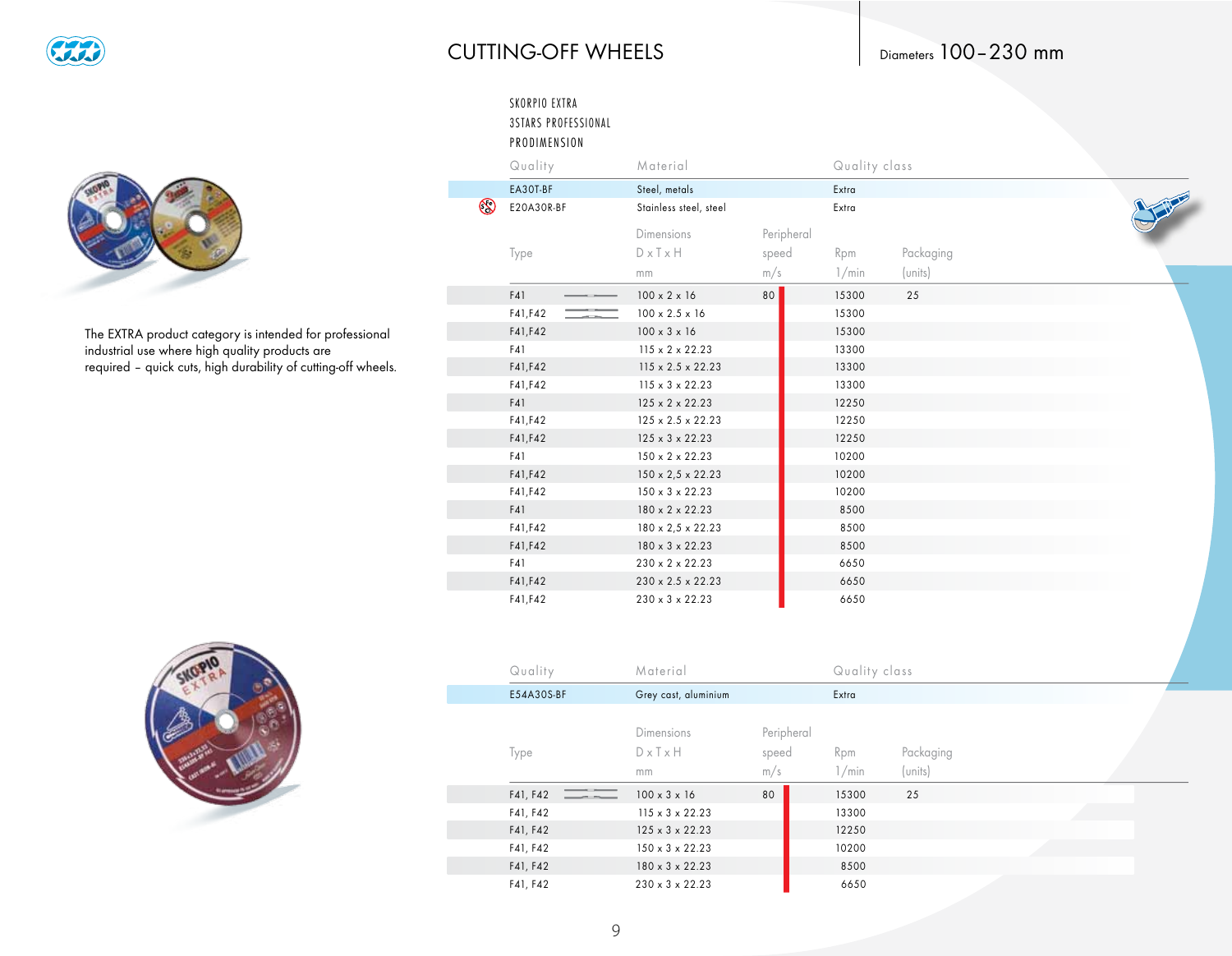Juiary Corner

# **CUTTING-OFF WHEELS**

Diameters 50-80 mm

Intended for cutting of all types of steel and metal on flat, manual cutting machines.



|             | SKORPIO<br>SKORPIO EXTRA |                                   |       |               |           |           |                   |
|-------------|--------------------------|-----------------------------------|-------|---------------|-----------|-----------|-------------------|
|             | Quality                  | Material                          |       | Quality class |           |           |                   |
|             | A60T-BF, A46T-BF         | Steel, metals                     |       | Standard      |           |           |                   |
| $\odot$     | 20A60R-BF, 20A46T-BF     | Stainless steel, steel            |       | Standard      |           |           | <b>CONTRACTOR</b> |
|             | EA                       | Steel, metals                     |       | Extra         |           |           |                   |
| $\circledS$ | <b>E20A</b>              | Stainless steel, steel            |       | Extra         |           |           |                   |
|             |                          | Dimensions                        |       | Peripheral    |           |           |                   |
|             |                          |                                   |       |               |           |           |                   |
|             | Type                     | $D \times T \times H$             | speed | Rpm           | Grit size | Packaging |                   |
|             |                          | mm                                | m/s   | 1/min         |           | (units)   |                   |
|             | F41                      | 50 x 1.0 x H                      | 80    | 30600         | 60        | 100       |                   |
|             | F41                      | 50 x 1.2 x H                      |       | 30600         |           |           |                   |
|             | F41                      | 50 x 1.6 x H                      |       | 30600         |           |           |                   |
|             | F41                      | $50 \times 1.8 \times H$          |       | 30600         |           |           |                   |
|             | F41                      | 60 x 1.0 x H                      |       | 25450         |           |           |                   |
|             | F41                      | 60 x 1.2 x H                      |       | 25450         |           |           |                   |
|             | F41                      | $60 \times 1.6 \times H$          |       | 25450         |           |           |                   |
|             | F41                      | $60 \times 1.8 \times H$          |       | 25450         |           |           |                   |
|             | F41                      | 65 x 1.0 x H                      |       | 23500         |           |           |                   |
|             | F41                      | 65 x 1.2 x H                      |       | 23500         |           |           |                   |
|             | F41                      | 65 x 1.6 x H                      |       | 23500         |           |           |                   |
|             | F41                      | $65 \times 1.8 \times H$          |       | 23500         |           |           |                   |
|             | F41                      | 70 x 1.0 x H                      |       | 21850         |           |           |                   |
|             | F41                      | 70 x 1.2 x H                      |       | 21850         |           |           |                   |
|             | F41                      | 70 x 1.6 x H                      |       | 21850         |           |           |                   |
|             | F41                      | 70 x 1.8 x H                      |       | 21850         |           |           |                   |
|             | F41                      | 76 x 1.0 x H                      |       | 20100         |           |           |                   |
|             | F41                      | 76 x 1.2 x H                      |       | 20100         |           |           |                   |
|             | F41                      | 76 x 1.6 x H                      |       | 20100         |           |           |                   |
|             | F41                      | 76 x 1.8 x H                      |       | 20100         |           |           |                   |
|             | F41                      | 80 x 1.0 x H                      |       | 19100         |           |           |                   |
|             | F41                      | 80 x 1.2 x H                      |       | 19100         |           |           |                   |
|             | F41                      | 80 x 1.6 x H                      |       | 19100         |           |           |                   |
|             | F41                      | 80 x 1.8 x H                      |       | 19100         |           |           |                   |
|             | F41                      | $50 \times 2$ , 2.5, 3 $\times$ H |       | 30600         | 46, 30    |           |                   |
|             | F41                      | 60 x 2, 2.5, 3 x H                |       | 25450         |           |           |                   |
|             | F41                      | $65 \times 2$ , 2.5, 3 $\times$ H |       | 23500         |           |           |                   |
|             | F41                      | $70 \times 2, 2.5, 3 \times H$    |       | 21850         |           |           |                   |
|             | F41                      | 76 x 2, 2.5, 3 x H                |       | 20100         |           |           |                   |
|             | F41                      | 80 x 2, 2.5, 3 x H                |       | 19100         |           |           |                   |
|             | mm.                      |                                   |       |               |           |           |                   |

 $6 \overline{\smash)10}$  $H$